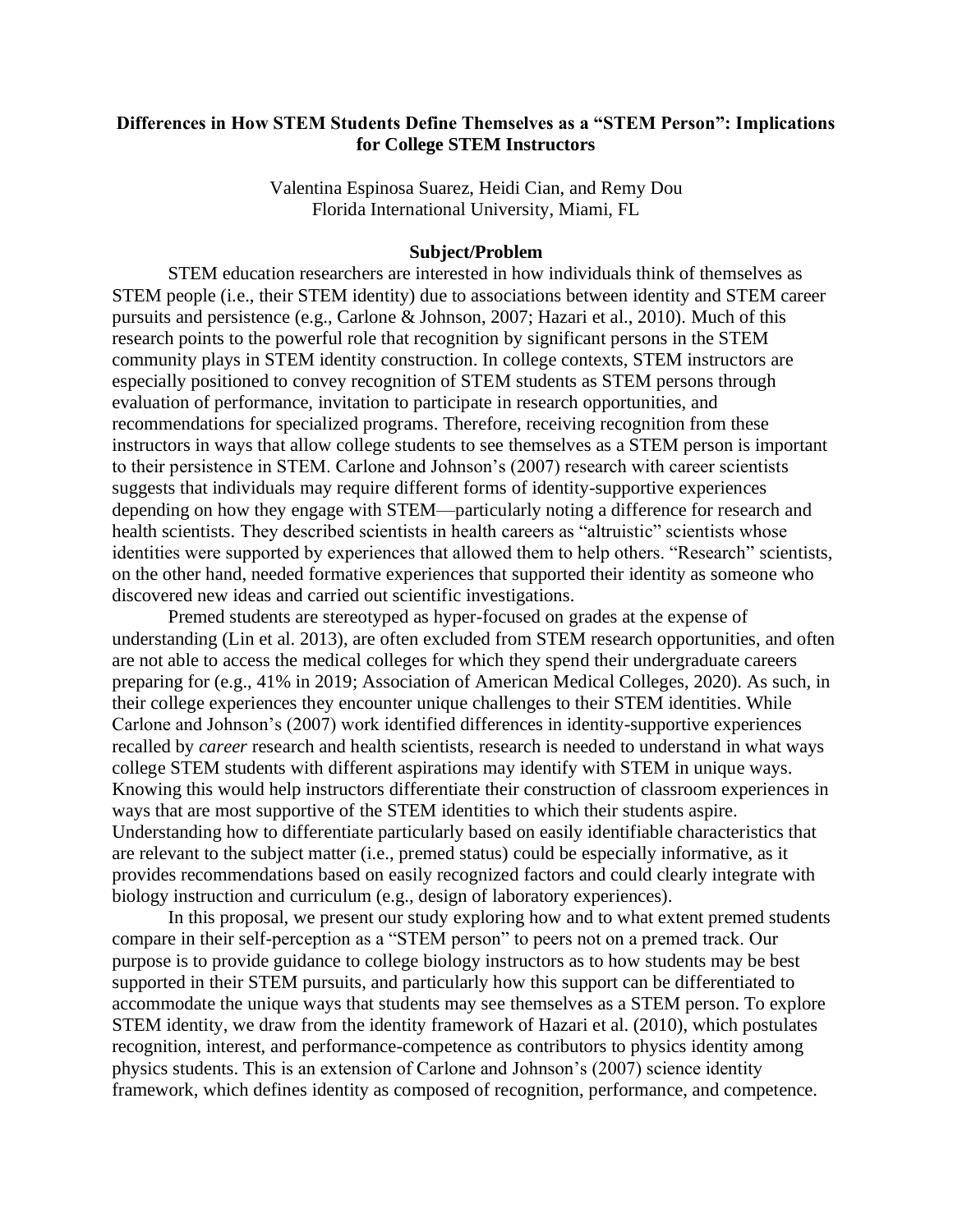Hazari et al.'s revision has shown to be more reflective of the identity factors of STEM students (compared to career scientists in Carlone and Johnson's work) and has been validated for studying identity in college biology (Hazari et al., 2013) and STEM students (Author, 2019).

### **Research Design**

This research is a sequential explanatory mixed-methods study (Creswell & Plano Clark, 2017) that took place at a Hispanic-Serving Institution in the Southeastern United States. For our quantitative study, we developed a survey to measure STEM identity which consisted of Likert scale items assessing STEM interest, STEM recognition, STEM performance-competence, and STEM identity (details in Author, 2019). Given the university population of our study, we focused on items that assessed STEM identity in an academic context: measuring recognition through the degree to which they felt their teacher saw them as a STEM person, interest through desire to learn more about STEM topics, and performance-competence through perception of performance on STEM assessments. We adopted Hazari et al's approach to measure identity, using an item that asked participants to rate the degree to which they saw themselves as a STEM person. We distributed the survey to students enrolled in introductory STEM courses via email invitations. Roughly 10% of students completed the survey  $(N = 522)$ . Since the purpose of this research was to explore the STEM identity differences between STEM premed students and STEM students not on the premed track, we isolated the responses to only those who indicated that they were STEM majors ( $n = 440$ ). We analyzed the survey through four linear regression models assessing the relationship between pre-med status and STEM identity, performancecompetence, recognition, and interest. We controlled for gender, perception of home support around science, and biology major, drawing from literature that indicates these variables contribute to STEM identity (e.g., Cotner et al., 2017; Gokpinar & Reiss, 2016; Sadler et al., 2012).

While the purpose of the survey analysis was to give us a sense of the degree to which premed students identified as STEM people relative to their peers, we wanted to further understand the reasons premed students felt they were STEM people and examine how those reasons compared to that of their peers. Individuals were purposefully selected to participate in a 60-minute interview ( $N = 20$ ; nine of whom were premed). Selections were made to diversify participation based on self-reported demographics, STEM identity, and items assessing perceived family support in STEM. We selected individuals to invite to interviews in clusters, with analysis occurring concurrently so that the next cluster of individuals could be identified, and interview questions adapted to test emerging themes (Miles et al., 2018). We developed descriptive codes (Miles et al., 2018) grounded in the participants' reflections on why they felt themselves or others to be a STEM person (or not). Theme development began by looking at these codes to determine patterns in how individuals describe themselves as STEM people and how they compare themselves to others, particularly focusing on comparison to others in STEM fields. We engaged in peer debriefing with members of the study population (i.e., undergraduate STEM majors, including premeds) to test the durability of our themes (Miles et al., 2018).

## **Analyses and Findings**

The regression model for STEM identity was significant,  $F(4,483) = 2.56$ ,  $p < 0.05$ ,  $R^2 =$ 0.02, with premed students more likely to see themselves as a STEM person than those not on a premed track ( $\beta = -0.10$ ; *p* < 0.05). The model for recognition in STEM was significant, *F*(4,  $483$ ) = 5.39,  $p < 0.001$ ,  $R^2 = 0.04$ , with students on the premed track, were more likely to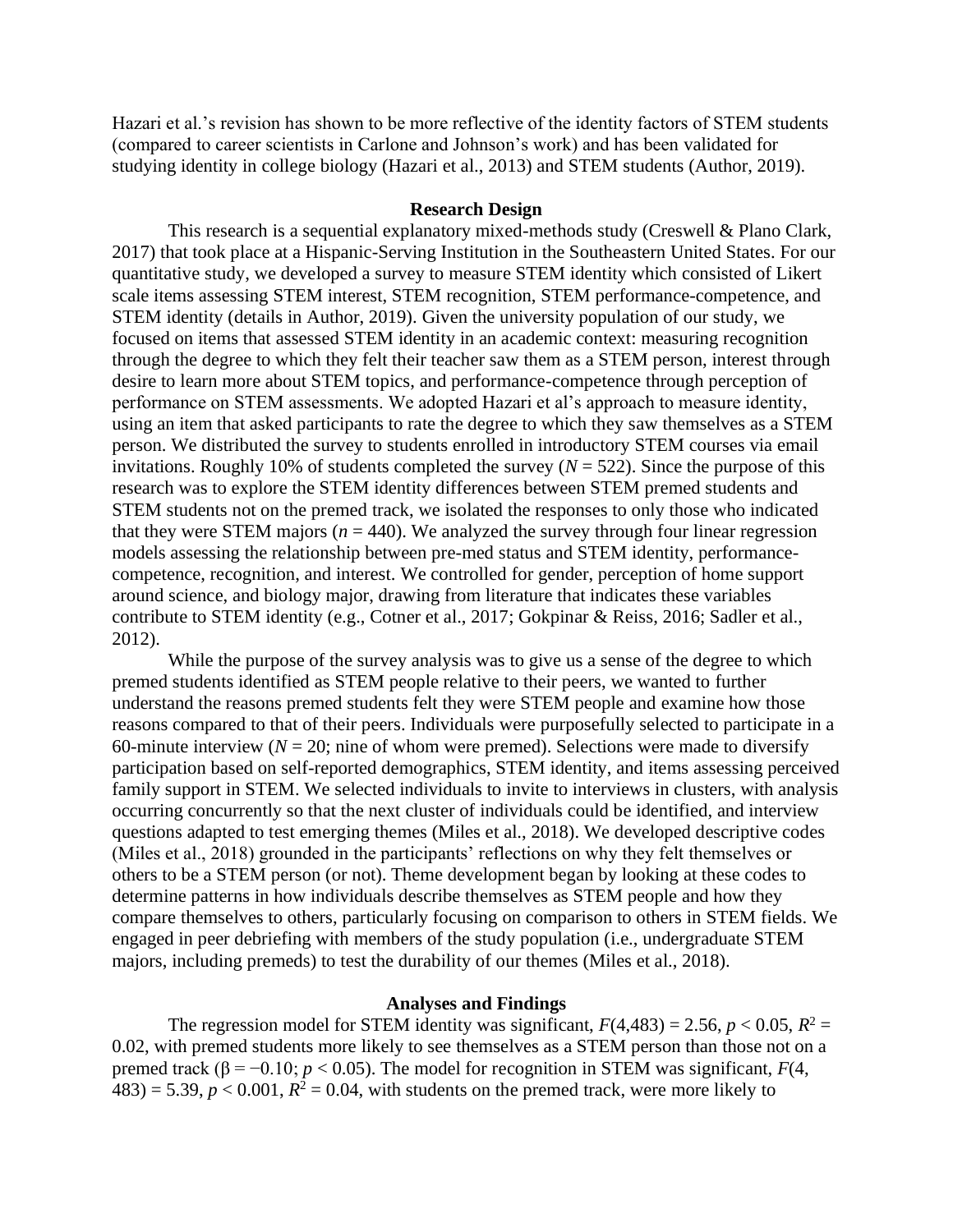perceive that their STEM teachers saw them as a STEM person than those not on a premed track  $(\beta = -0.12; p = 0.01)$ . Pre-med status was not significant in the performance-competence model, indicating that premed students did not differ from peers in their sense of ability to do well on STEM tests and exams. The performance-competence model was significant, however, *F*(4,483)  $= 4.56$ ,  $p = 0.001$ ,  $R^2 = 0.04$ , with lower self-evaluation of performance-competence for women compared to men (β = -0.10; p < 0.05). The interest regression model was not significant for premed category or any other variable,  $F(4, 483) = 0.88$ ,  $p = 0.48$ ,  $R^2 = 0.01$ , suggesting that our variables were not associated with a difference in interest in learning more about STEM topics.

Interview data suggested that STEM students—regardless of major or premed status felt themselves to be a "STEM person" due to perceived interest in STEM and intelligence in STEM—aligning with our identity framework and research showing significant contributions of interest and performance-competence on identity (Author, 2019). We looked at interview codes related to how participants described themselves "doing" science to see if differences existed in what activities they associated with feeling like a STEM person. Premed students often described a STEM person as someone who helps others through the work that they would be doing in their careers, stating that their aspiration to help others in this way was a reason they felt themselves to be a STEM person. This was especially apparent for the students who identified as female (seven of the nine premed students we interviewed). For instance, Mary reflected that she felt drawn to a career as a doctor because she "liked the idea of a job that involves helping others." Students who did not intend medical careers did talk about helping others through their work, but they described helping through innovation, by making scientific contributions to mankind broadly, rather than through care-oriented activities that helped individuals. These findings map onto the categories of "altruistic" and "research" scientists identified by Carlone and Johnson (2007).

The groups of students also differed in the way that they described feeling like a STEM person through hands-on activities. Students who were premed described feeling like a STEM person when doing activities in the university science lab, whereas students not considering medical careers more often discussed unstructured activities, such as construction or tinkering hobbies, as formative to their self-perception in STEM. This association between STEM and tinkering was especially true for men, consistent with research on gender differences in the structure of STEM activities (Archer et al., 2010). This finding also complicates the division between research and altruistic scientists observed in Carlone and Johnson's work, by suggesting that in the college context laboratory research experiences may be meaningful for sustaining STEM identities of students who aspire to medical careers, especially for women. Several premed participants discussed not truly feeling like a "STEM person" until they had laboratory experiences in their college biology classes, while students who associated "doing" STEM more with engineering-type tasks experienced unstructured recreational activities outside of school. These findings indicate an important role of the university laboratory experience for students who may not have access (materially or otherwise) to free-choice STEM opportunities.

Some participants also talked about premed students or medical workers abstractly, reflecting on their perception of members of this population as "STEM people." While our inquiry focuses on how students define themselves as STEM people, this was a relevant finding given the importance of peer recognition in individual perception of STEM performances and STEM identity (Hughes et al., 2020). Premed students recognized medical professionals, or those who aspired to be medical professionals, as STEM people, but students not aspiring to careers as doctors were more reluctant to make that association. Jake, a biomedical engineering major, distinguished himself from doctors whose work he felt was "more fact-based" rather than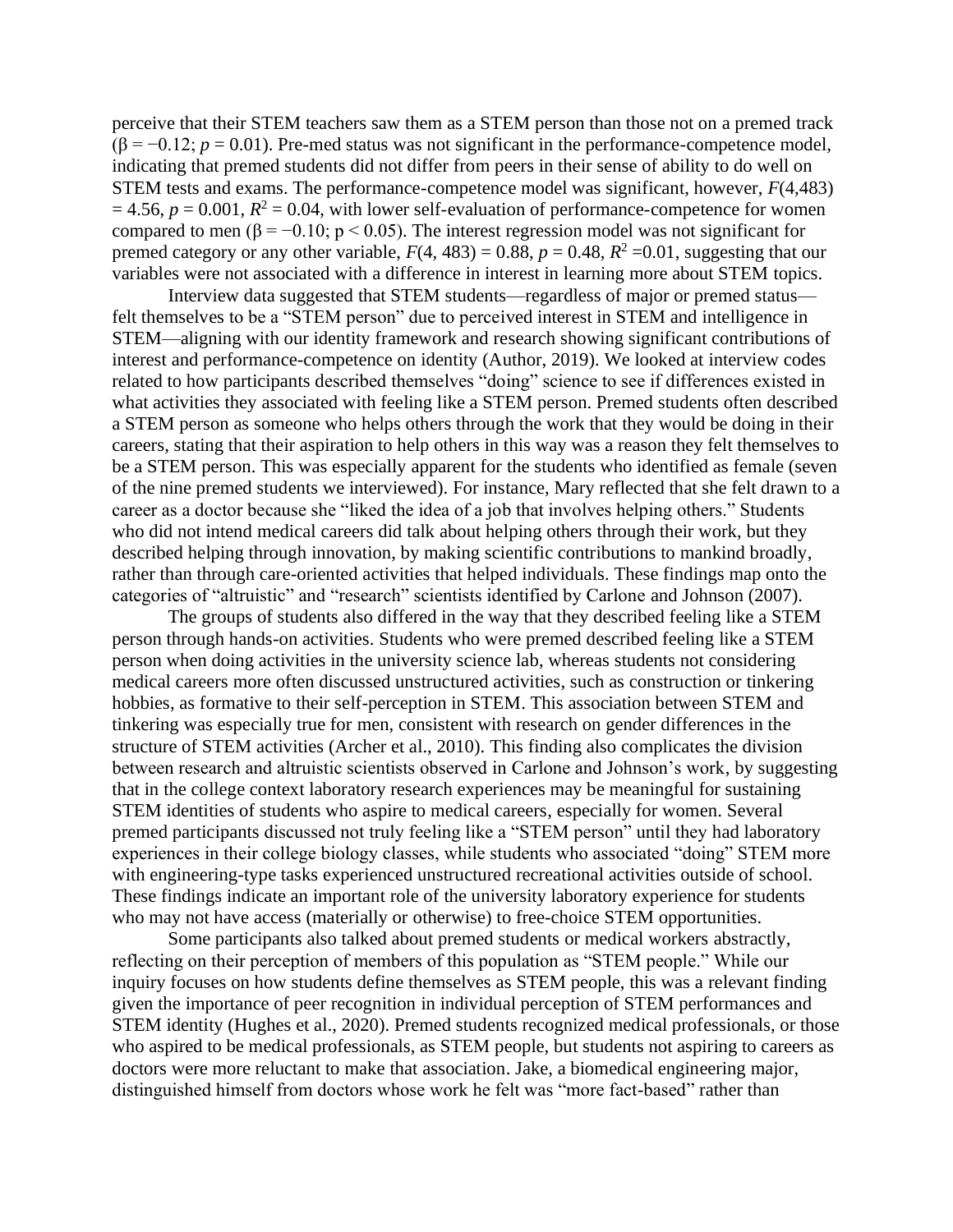innovative, remarking that a doctor would only be "in STEM'' if they "develop new things for whatever use in the body...like what I would do in prosthetics." Carla, a biology major and aspiring teacher, did not generally see her premed peers as STEM people because, as she saw it, they were more focused on getting good grades than learning content and skills in their science courses. While research has documented the consequences of faculty stereotypes of premed students on the premed student experience (Lin et al., 2013; Sade, 1984), more research is needed to understand the implications of the stereotypes students may have of their peers, for instance in how and to what extent premed students are invited to participate in group work.

### **Collective Analyses, Contribution & General Interest**

At many universities, large, introductory biology courses are attended by students with a large range of postbaccalaureate STEM intentions. Retention of these students in STEM majors is important, especially for premed students given the challenges many of these students face in pursuing their chosen careers due to low acceptance rates to medical schools. Identity theory suggests that experiences that support interest, performance-competence, and recognition in STEM help to positively develop STEM identity, which is related to career pursuits. While recognizing these contributors is valuable, our research suggests that it is important to also consider differences between the types of experiences that contribute to senses of interest, recognition, and performance-competence, especially for students on premed tracks. Collective examination of our quantitative and qualitative findings offers some important insights in understanding the STEM identity of college students, with implications for research and practice.

While quantitative findings indicated no differences in how premed students compared to their peers in terms of STEM performance-competence, interview data suggested that the types of activities each group of students associated with "doing STEM" differed. This implies that survey research assessing STEM identity using performance-competence and indicators should consider diversifying what types of activities are assessed to capture differences that may not be realized in narrowly defined assessments of these constructs. In practice, findings suggest that instructors with students with an array of career aspirations, such as in an introductory biology class, will want to provide a diversity of performance opportunities to support the various ways students may find personal resonance with doing STEM. Similarly, while the interest regression model did not indicate differences in students' willingness to learn more about STEM, the interview findings regarding helping others indicates that the type of information students will want to learn more about—and the utility they expect of that extra knowledge—will likely differ, with students on the premed track being especially interested in learning more about science in a way that can be applied to help others. Thus, explicit associations between curriculum and these interests could support students' sense of belonging in STEM.

Our research also offers some important implications of the intersection of gender and STEM identity. The performance-competence model showed a significant difference in gender, with women rating themselves lower than men, aligning with other research suggesting that women perceive their abilities in STEM less favorably than do men (e.g., Sadler et al., 2012). Assessment-based performances, like those measured in our survey, tend to be a stronger contributor to self-efficacy in men than in women, who may be more affected by interpersonal, relational experiences (Zeldin et al., 2008). Given this suggestion and our results, it may be important for biology instructors to communicate positive performance-based feedback to women in their classrooms beyond exam scores, for instance through personal dialog. Our interview data further suggested some tendency among non-premed students to dichotomize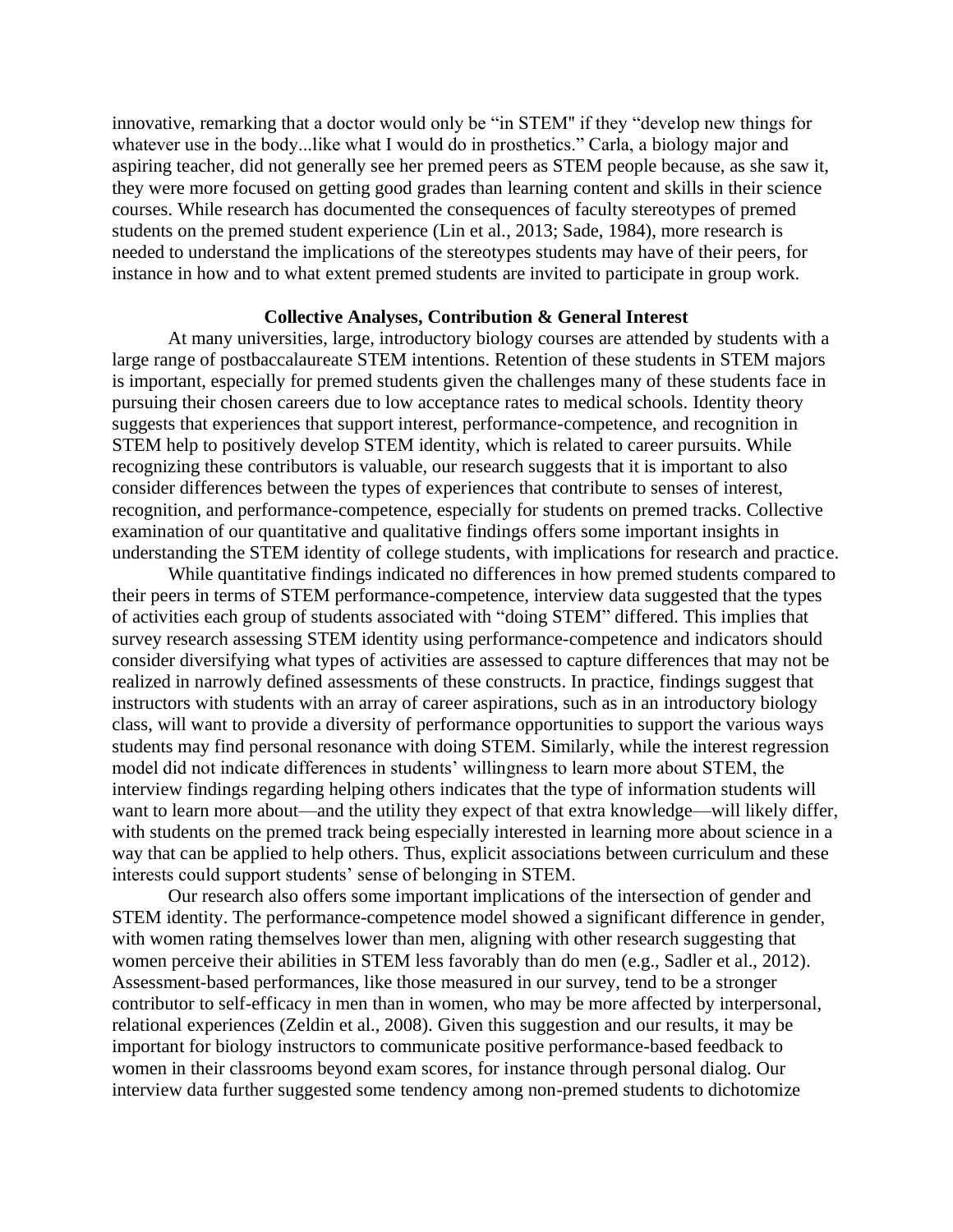caregiving and STEM personhood among students not pursuing medicine. These findings resonate with critical feminist scholarship that problematizes the rejection of empathy and care in STEM (Harding, 1986). Given that many of our premed participants associated their selfperception in STEM with their desire to provide care, it may behoove biology instructors to demonstrate the relevance of their curriculum to caregiving. In doing so, instructors may additionally model for other students the value of care work in STEM. These efforts could be consequential given that peer recognition is also an important contributor to STEM identity, and that instructor recognition has a strong influence on how students see their peers as STEM persons (Hughes et al., 2020).

Survey data indicated that premed students felt more so than their peers that their instructors recognized them as STEM people. While our work did not study the perceptions of faculty, rather looking at how our students perceived their instructors to think of them as STEM people, previous research suggests that premeds are perceived by university faculty as excessively competitive, and these impressions may influence both undergraduate curriculum and student major choices (Sade et al., 1984). However, little research exists on this point, and what is available is likely outdated. Our findings imply that further research is needed that assesses the perspectives of STEM instructors directly to better understand how these stereotypes manifest in the modern classroom and affect the differential recognition that instructors may convey to premed students. Research on faculty reflective practice of attitudes and behaviors towards premed students may be especially valuable.

#### **References**

- Archer, L., DeWitt, J., Osborne, J., Dillon, J., Willis, B., & Wong, B. (2010). "Doing" science versus "being" a scientist: Examining 10/11-year-old schoolchildren's constructions of science through the lens of identity. *Science Education*, *94*(4), 617-639.
- Carlone, H. B., & Johnson, A. (2007). Understanding the science experiences of successful women of color: Science identity as an analytic lens. *Journal of Research in Science Teaching*, *44*(8), 1187-1218.
- Cotner, S., Thompson, S., & Wright, R. (2017). Do biology majors really differ from non–STEM majors?. *CBE—Life Sciences Education, 16*(3).
- Creswell, J. W., & Plano Clark, V. L. (2017). *Designing and conducting mixed methods research*. Sage publications.
- Gokpinar, T., & Reiss, M. (2016). The role of outside-school factors in science education: a twostage theoretical model linking Bourdieu and Sen, with a case study. *International Journal of Science Education, 38*(8), 1278-1303.
- Harding, S. G. (1986). *The science question in feminism*. Cornell University Press.
- Hazari, Z., Sadler, P. M., & Sonnert, G. (2013). The science identity of college students: Exploring the intersection of gender, race, and ethnicity. *Journal of College Science Teaching, 42*(5), 82-91.
- Hazari, Z., Sonnert, G., Sadler, P. M., & Shanahan, M.C. (2010). Connecting high school physics experiences, outcome expectations, physics identity, and physics career choice: A gender study. *Journal of Research in Science Teaching, 47*(8), 978–1003.
- Hughes, R., Schellinger, J., & Roberts, K. (2020). The role of recognition in disciplinary identity for girls. *Journal of Research in Science Teaching*.